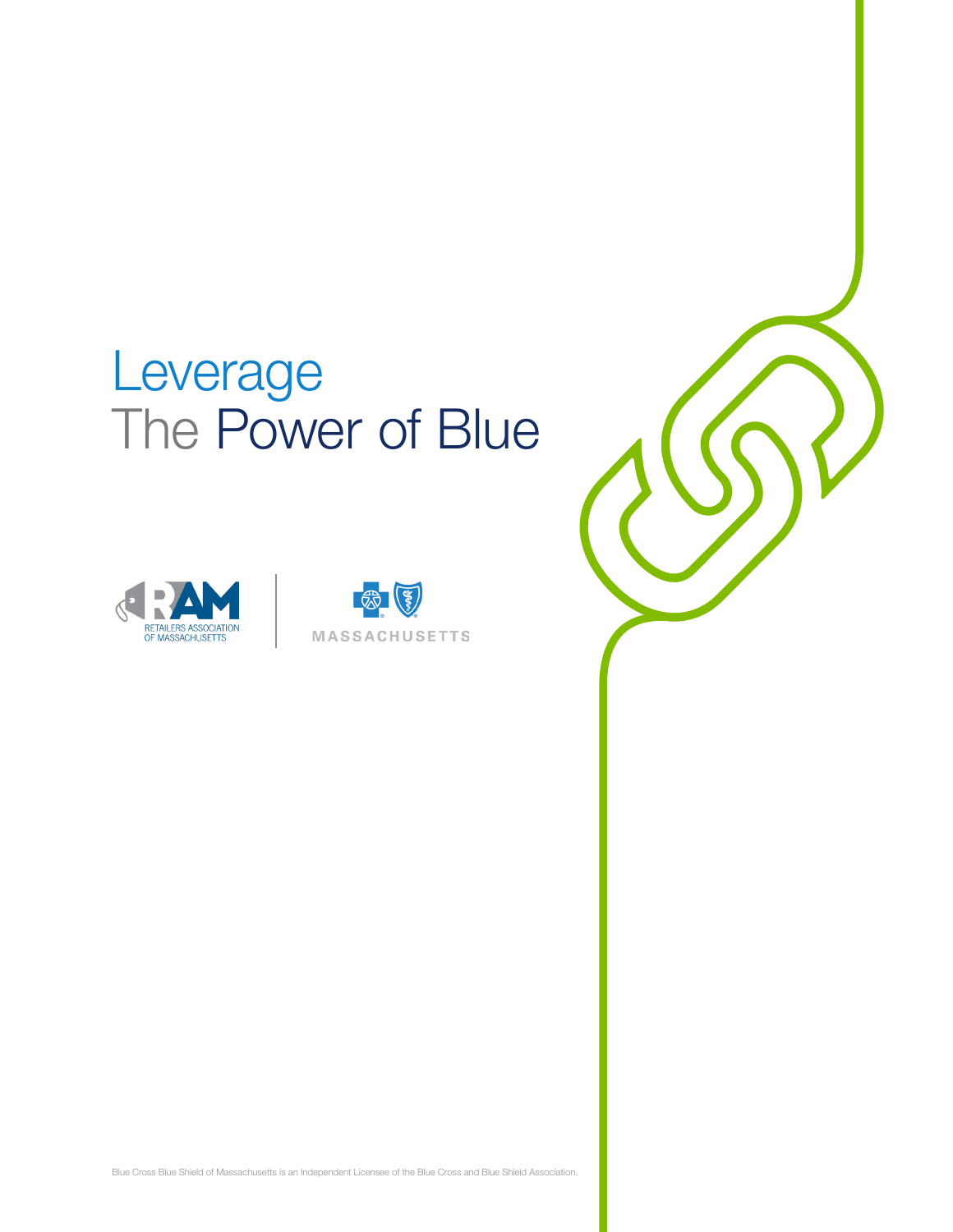

# Healthier Employees and Better Bottom Lines

Since 2012, we've partnered with the Retailers Association of Massachusetts, and we're dedicated to providing the very best for your business and your employees.

Through our partnership, you're backed by the leader in health insurance that's uniquely positioned to make health care better. Leveraging our unrivaled network of relationships–with providers, communities, and members– we negotiate deeper discounts, influence better care delivery, and provide businesses with unique health care options that fit their individual needs.



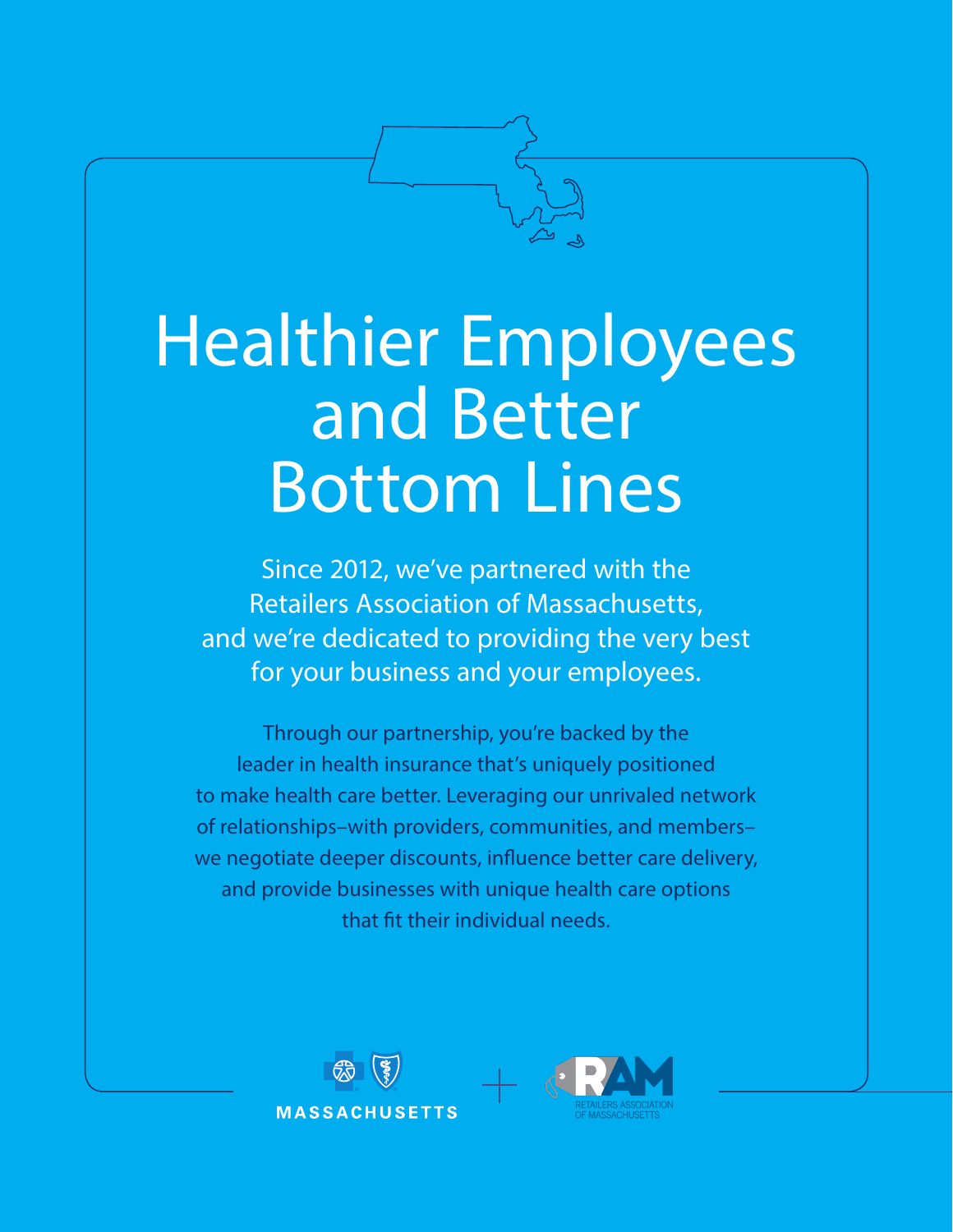## We know our customers. That's why we're chosen more than any other brand locally.

Blue Cross Blue Shield of Massachusetts



### We Make Health Care Better for You and Your Employees

#### Earn Up to 7.5% in Premium Reimbursements

It pays to be healthy. Employees get rewarded for taking an active role in their health, and your business can earn back up to 7.5% of your premium.

#### Give Financial Peace of Mind

Added protection when the unexpected occurs, only available through Blue Cross. The Hospital Indemnity Plan and Group Life Insurance are included for all Retailers Association of Massachusetts' employers with two or more subscribers.

### Choose Two Plan Options

Blue Cross and the Retailers Association of Massachusetts give you the ability to choose from our full suite of products available in the small-group market\*.

### Receive 1% Off Premium Costs

Choosing Blue Cross through Retailers Association of Massachusetts automatically gives your business a 1% discount off your premium.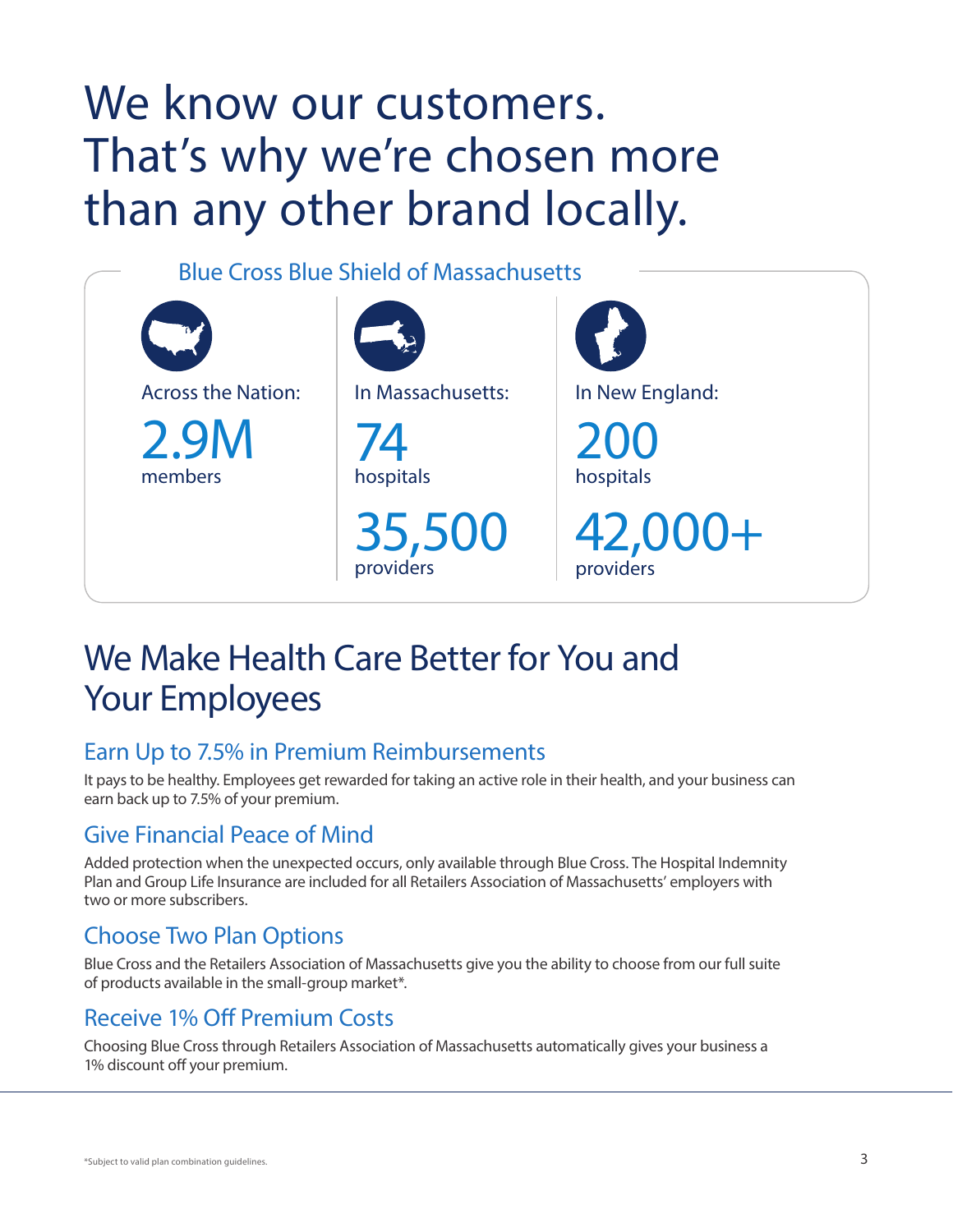### Consumer-Directed Health Plans

Our consumer-directed health plans give employees real financial incentives to manage their costs, while awarding premium reimbursements to businesses.

Our approach to consumer-directed health plans combines all the elements employees need to be active, engaged health care purchasers. This strategy encourages employees to take a more active role in their care, and helps you to better manage health care costs.



Individuals in consumer-directed health plans were more likely to say they developed a budget to manage health care expenses, checked service prices before getting care, and used an online cost-tracking tool.<sup>1</sup>

### Health Plans That Fit Your Needs

At Blue Cross Blue Shield of Massachusetts, we understand that the best results come from happy and healthy employees. That's why we're committed to providing quality health care to employees, while reducing businesses' bottom lines.

All of our health plans cover necessary preventive care, such as annual well visits and associated tests, and come with a variety of benefits, including:

- Traditional and open-access HMO and PPO plans
- Massachusetts, New England, or national networks
- A variety of price and benefit options
- Multiple levels of pharmacy benefits
- An extensive suite of specialty insurance including dental, vision, and other benefit solutions

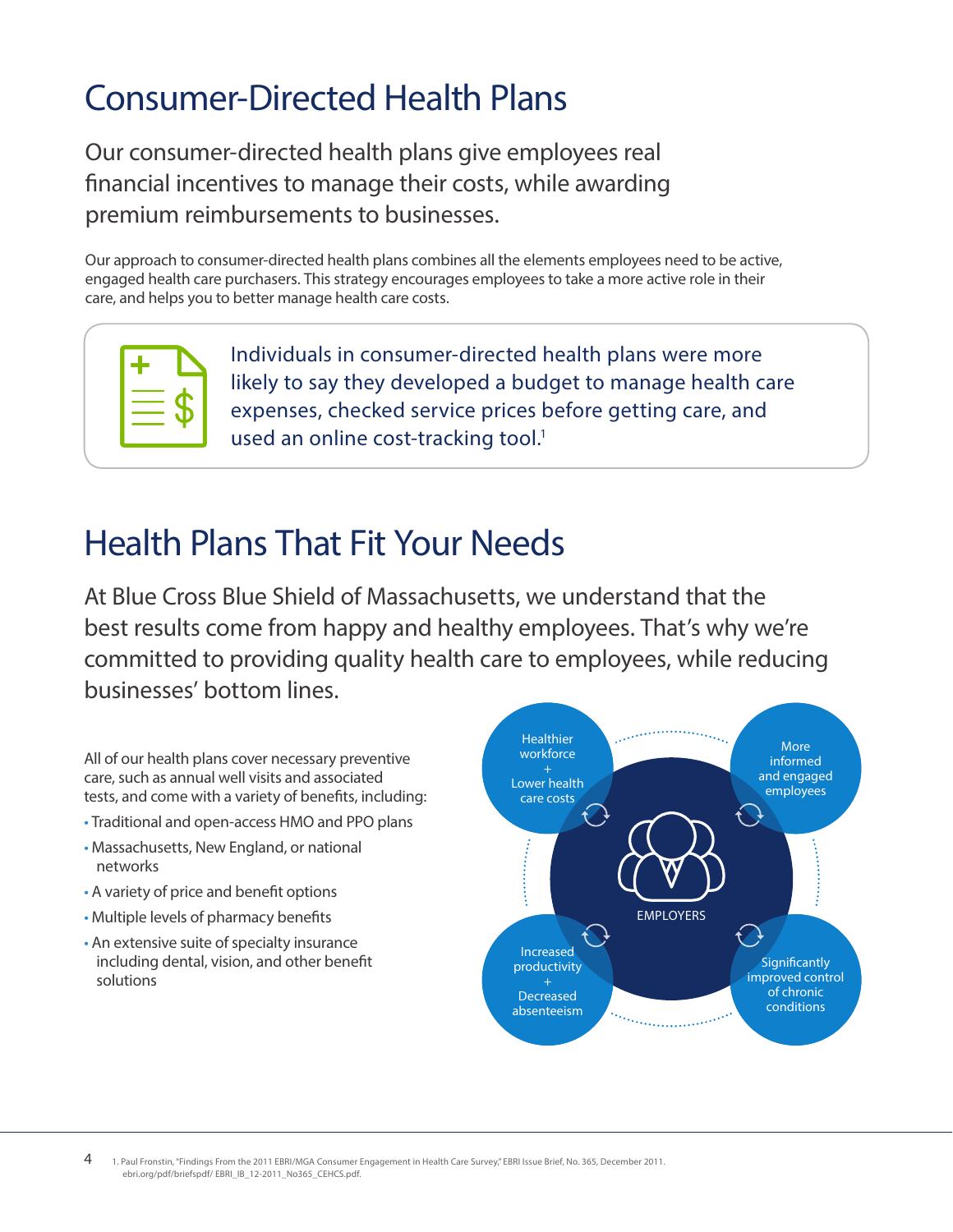### Your Plan Options: Choose Two

We offer two types of tiered network plans: Blue Options and Hospital Choice Cost Sharing (HCCS).

### Blue Options

With our Blue Options plans, PCPs and hospitals in Massachusetts are grouped into three tiers based on cost and quality scores. When members get care, the amount they pay is based on which tier their provider is in.

### **HCCS**

With our HCCS plans, hospitals in Massachusetts are grouped into two different cost-sharing levels. When employees get hospital services, the amount they pay out-of-pocket for hospital services is based on that hospital's cost-sharing level.

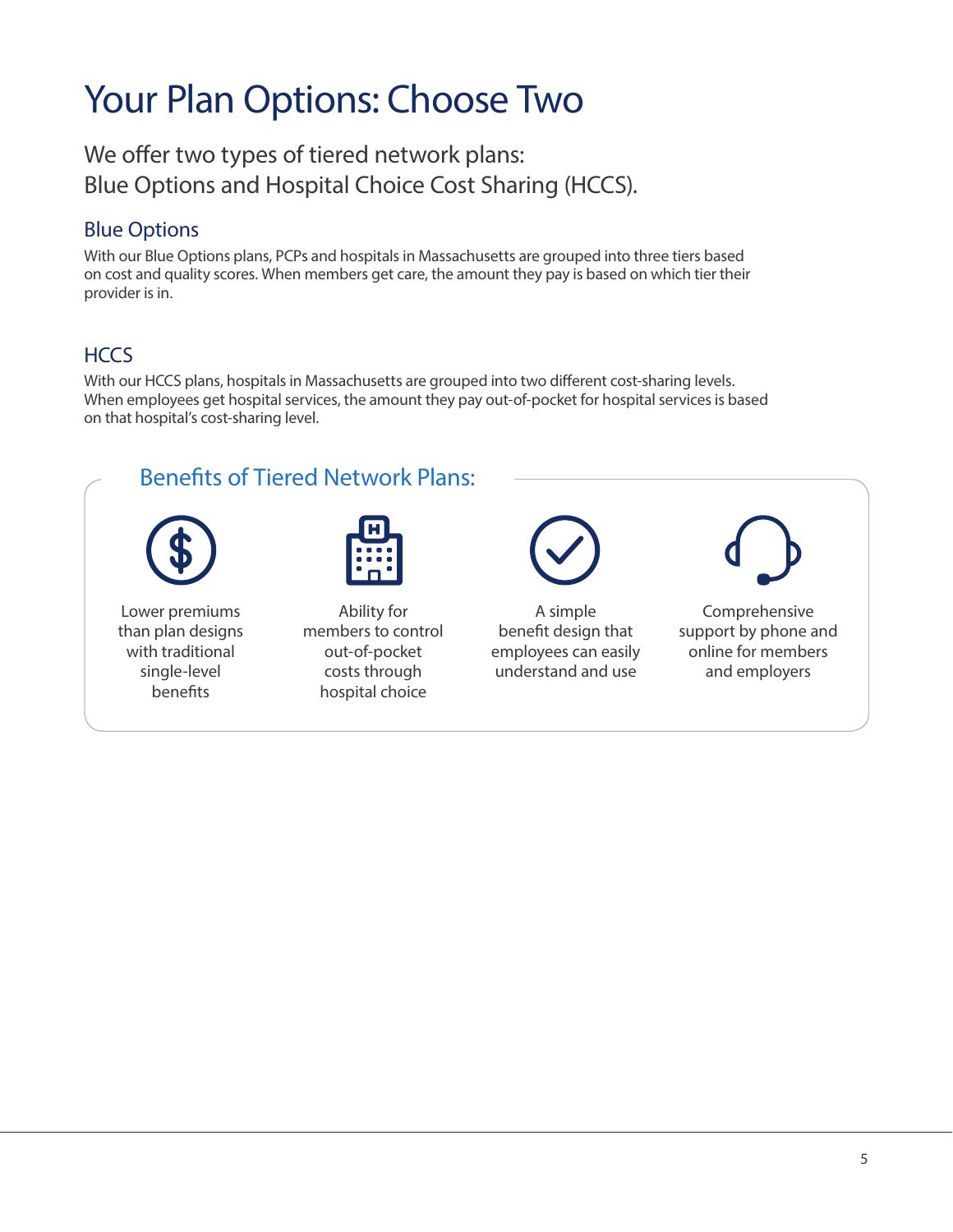### HMO Plans

#### Our HMO plans offer reliable coverage and access to the best doctors and hospitals in Massachusetts.

These plans have a deductible that members need to meet before the health plan begins to cover costs. Members must choose a primary care provider (PCP), and need a referral to see specialists for covered services.

- HMO Blue New England Premier Value
- HMO Blue New England \$1,000 Deductible with Copay
- HMO Blue New England \$2,000 Deductible
- HMO Blue New England \$2,000 Deductible with Copay
- HMO Blue New England \$3,000 Deductible
- HMO Blue New England Basic with Copay
- HMO Blue New England Basic Saver
- HMO Blue New England Saver \$2,000 Deductible
- HMO Blue New England Saver \$3,000 Deductible

These plans include HCCS. Members pay different levels of cost (like copayments or co-insurance), for certain services, depending on the hospital they choose to provide those services. Members must choose a PCP to help guide their care and need referrals to see specialists for covered services.

- HMO Blue New England Premier Value with HCCS
- HMO Blue New England \$500 Deductible with HCCS
- HMO Blue New England \$1,000 Deductible with HCCS
- HMO Blue New England \$1,500 Deductible with HCCS
- HMO Blue New England \$2,000 Deductible with HCCS
- HMO Blue New England \$3,000 Deductible with HCCS

With these plans, network, hospitals, and groups of PCPs are ranked into three benefits tiers, based on cost and nationally accepted quality performance. Where members receive care will determine their out-of-pocket costs. Members must choose a PCP to help guide their care and need a referral to see specialists for covered services.

• HMO Blue New England Options Deductible II • HMO Blue New England Options Deductible III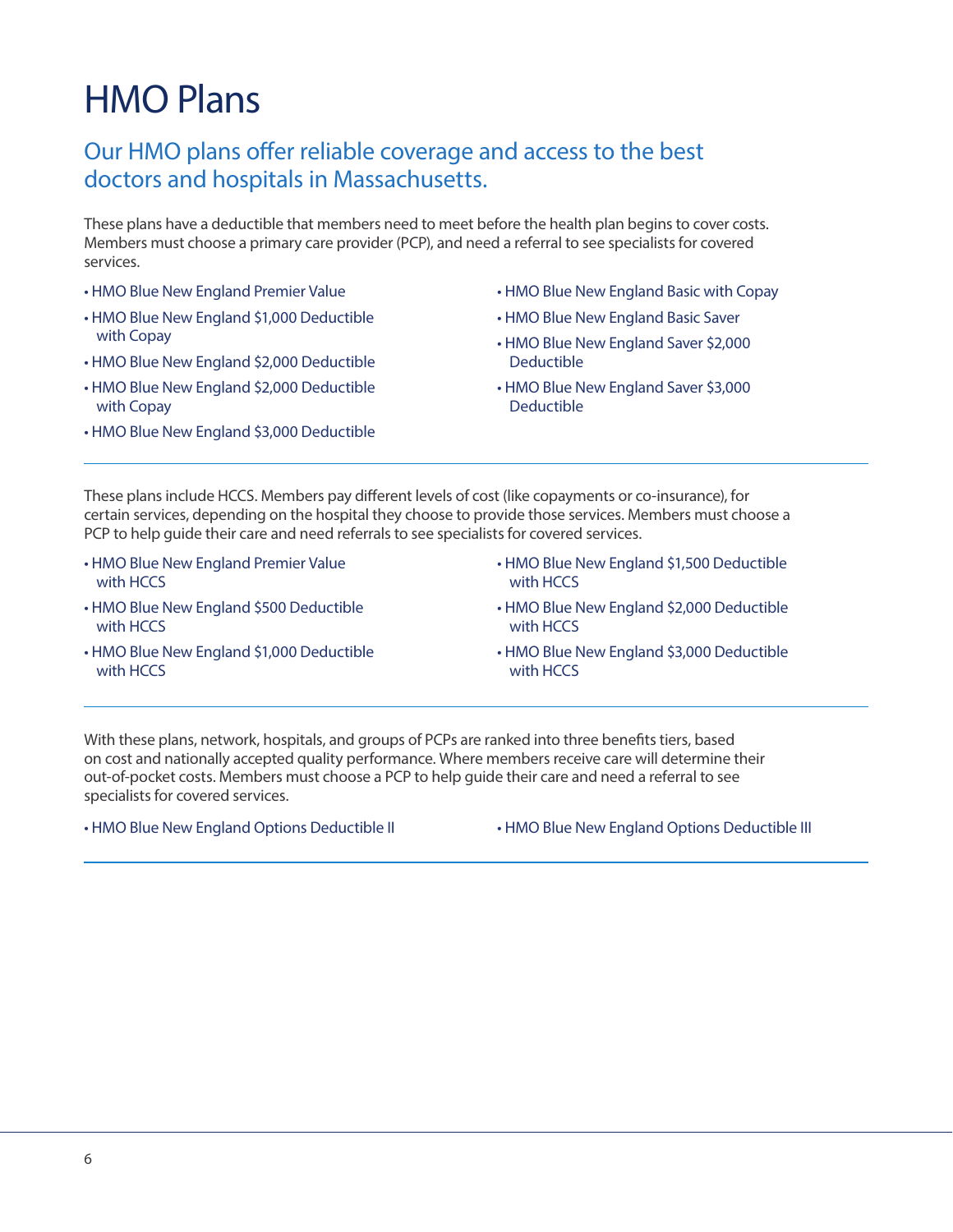### Limited Network Plans

Our HMO Blue Select plans work like a traditional HMO, but with a limited set of network providers. These plans include doctors, facilities, and specialty hospitals that are recognized for providing lower-cost, quality care.



These health plans include a limited provider network called HMO Blue Select. It provides access to a network that is smaller than the Blue Cross Blue Shield of Massachusetts HMO Blue provider network. Members have access to network benefits only from the providers in the HMO Blue Select network. These plans have a deductible that members need to meet before the health plan begins to cover costs. Members must choose a PCP, and need a referral to see specialists for covered services.

- HMO Blue Select \$1,000 Deductible
- HMO Blue Select \$1,000 Deductible with Copay
- HMO Blue Select \$2,000 Deductible
- HMO Blue Select Saver \$2,000 Deductible
- HMO Blue Select \$2,000 Deductible with Copay
- HMO Blue Select \$3,000 Deductible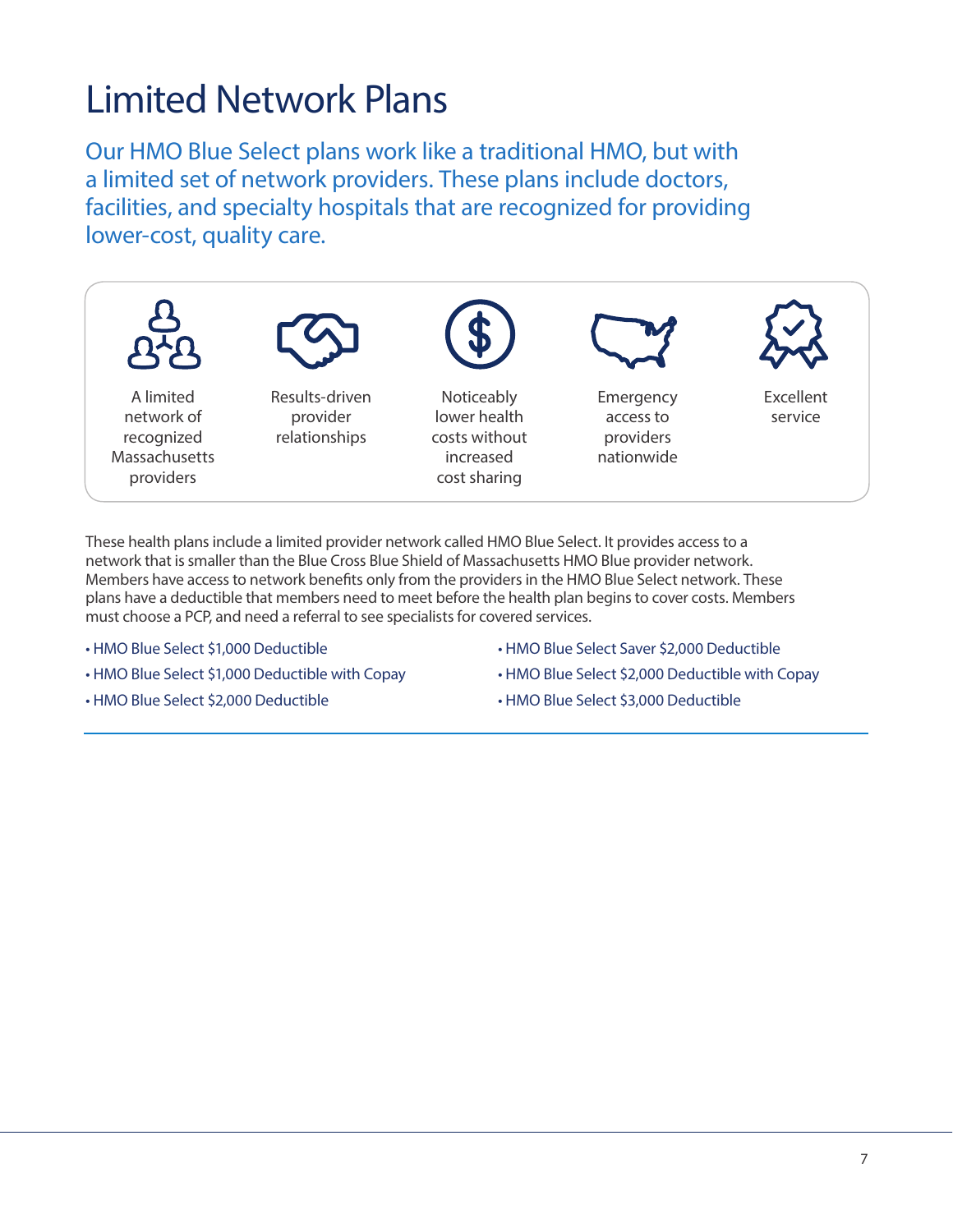### PPO Plans

For employers who want greater flexibility for their employees, our PPO plans offer the reliable coverage you expect from Blue Cross Blue Shield, with more choice of doctors and hospitals, without the need for referrals.

These plans include HCCS. Members pay different levels of in-network costs (like copayments or co-insurance) for certain services depending on the tier of the hospital they choose to provide those covered services.

These plans have deductibles that members need to meet before the health plan begins to cover costs. Members don't have to choose a PCP, but it's recommended to have a doctor to help guide their care.

- Preferred Blue® PPO Options Deductible II
- Preferred Blue® PPO Options Deductible III
- Preferred Blue® PPO \$1,000 Deductible
- Preferred Blue® PPO \$2,000 Deductible
- Preferred Blue® PPO Saver \$2,000 (HSA Compliant)
- Preferred Blue® PPO Basic \$2,000
- Preferred Blue® PPO Saver \$3,000 (HSA Compliant)
- Preferred Blue® PPO Basic Saver (HSA Compliant)
- Preferred Blue® PPO \$3,000 Deductible
- Preferred Blue® PPO \$500 Deductible with **HCCS**
- Preferred Blue® PPO \$1,000 Deductible with HCCS
- Preferred Blue® PPO \$2,000 Deductible with HCCS
- Preferred Blue® PPO \$3,000 Deductible with HCCS

### Hospital Indemnity Plan

#### Peace of Mind When It's Needed Most

Businesses with two or more subscribers and their employees covered by Blue Cross gain access to a Hospital Indemnity Plan. Through our partnership with USAble<sup>\*</sup>' Life and the Retailers Association of Massachusetts, we can offer employees a benefit, paid directly to them, that they can use to help pay for any out-of-pocket expenses if they're hospitalized. This program can help ease the financial burden of those experiencing unexpected emergencies.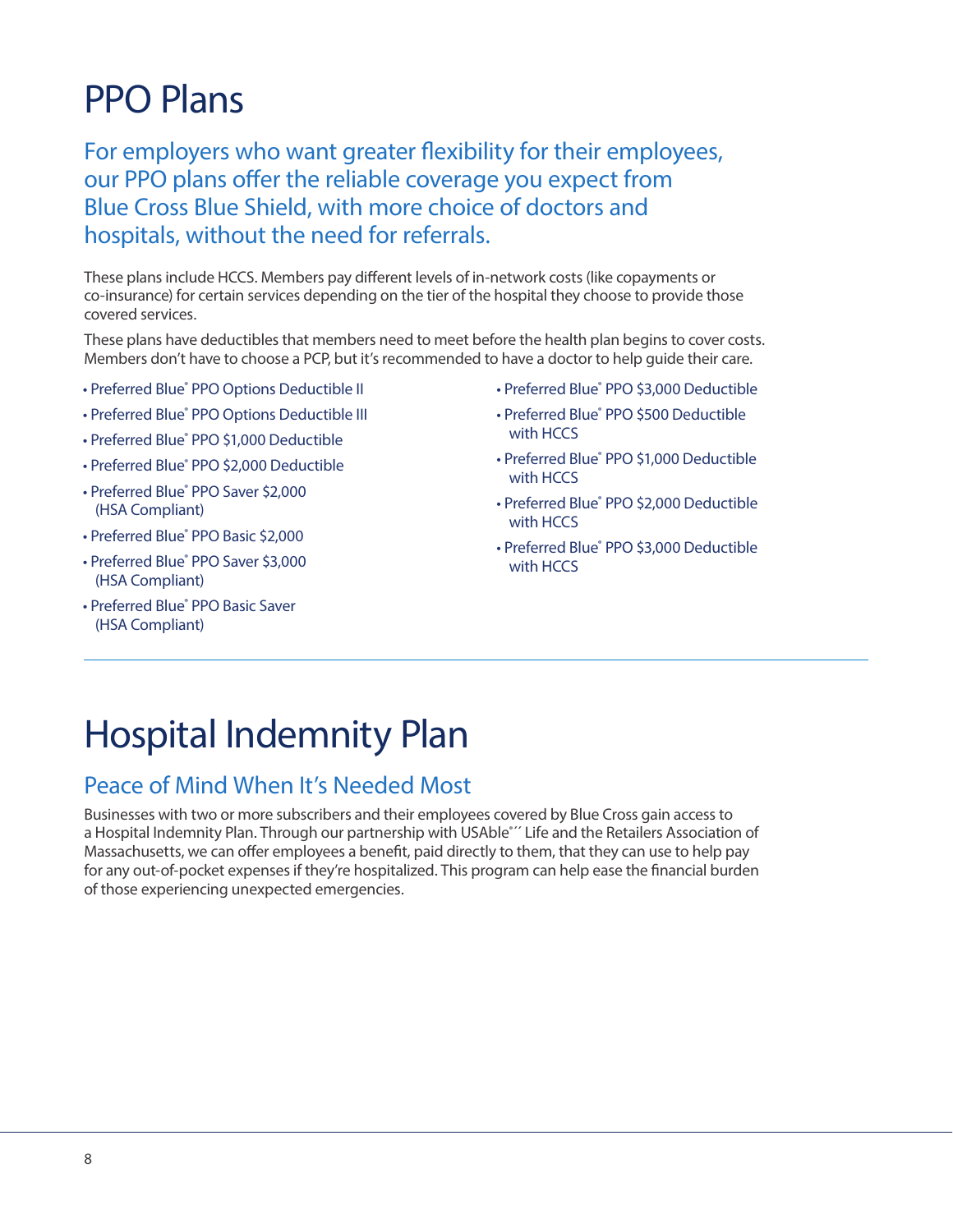### Blue 20/20

With our Blue 20/20 plans, and our partnership with EyeMed Vision Care<sup>®</sup>", an independent vision benefits company, we can provide your workforce with more choice, more value, and more flexibility, including:

- Access to one of the nation's largest vision networks
- Exclusive savings on designer frames, premium lenses and coatings, and contact lenses
- Award-winning member service and support



#### Discounts and Convenience

Once enrolled in Blue 20/20, your employees will have access to thousands of independent providers and national retailers.

- To locate a network provider, visit blue2020ma.com and select Insight network.
- Shop online: visit glasses.com or contactsdirect.com.

Help your employees save on their vision expenses, and encourage them to take advantage of:

- Laser vision correction—15% off the retail price or 5% off the promotional price for LASIK or PRK procedures
- 40% off a complete second pair of glasses
- 20% off non-prescription sunglasses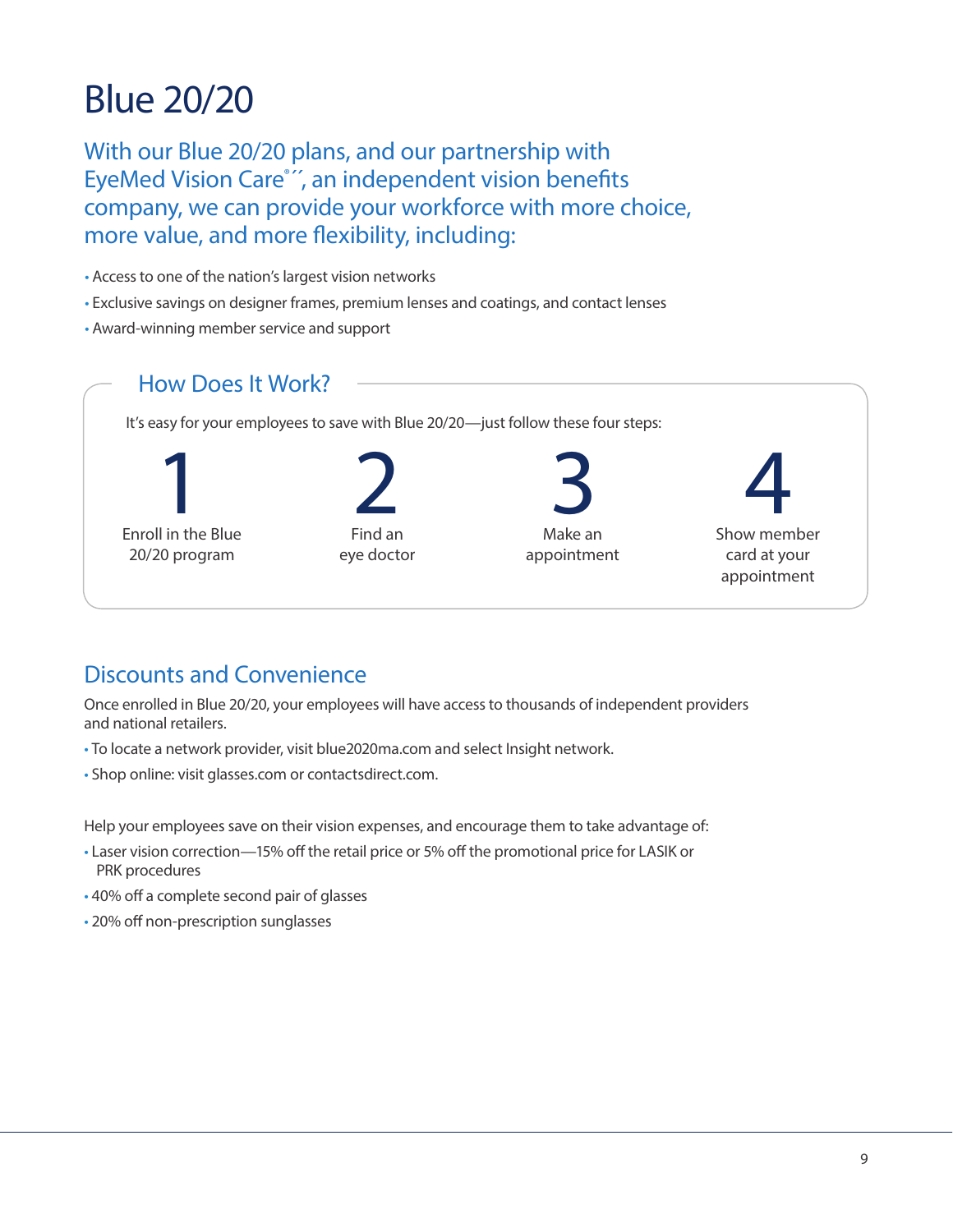### Healthy Actions®

### It Pays to Be Healthy

The Healthy Actions program helps control health care costs in one affordable, easy-to-execute solution. While achieving a healthier workforce, you'll also see:



Our Healthy Actions program is an inexpensive investment, proven to help control health care costs and promote healthy living. The more employees that participate in Healthy Actions, the greater your reward.

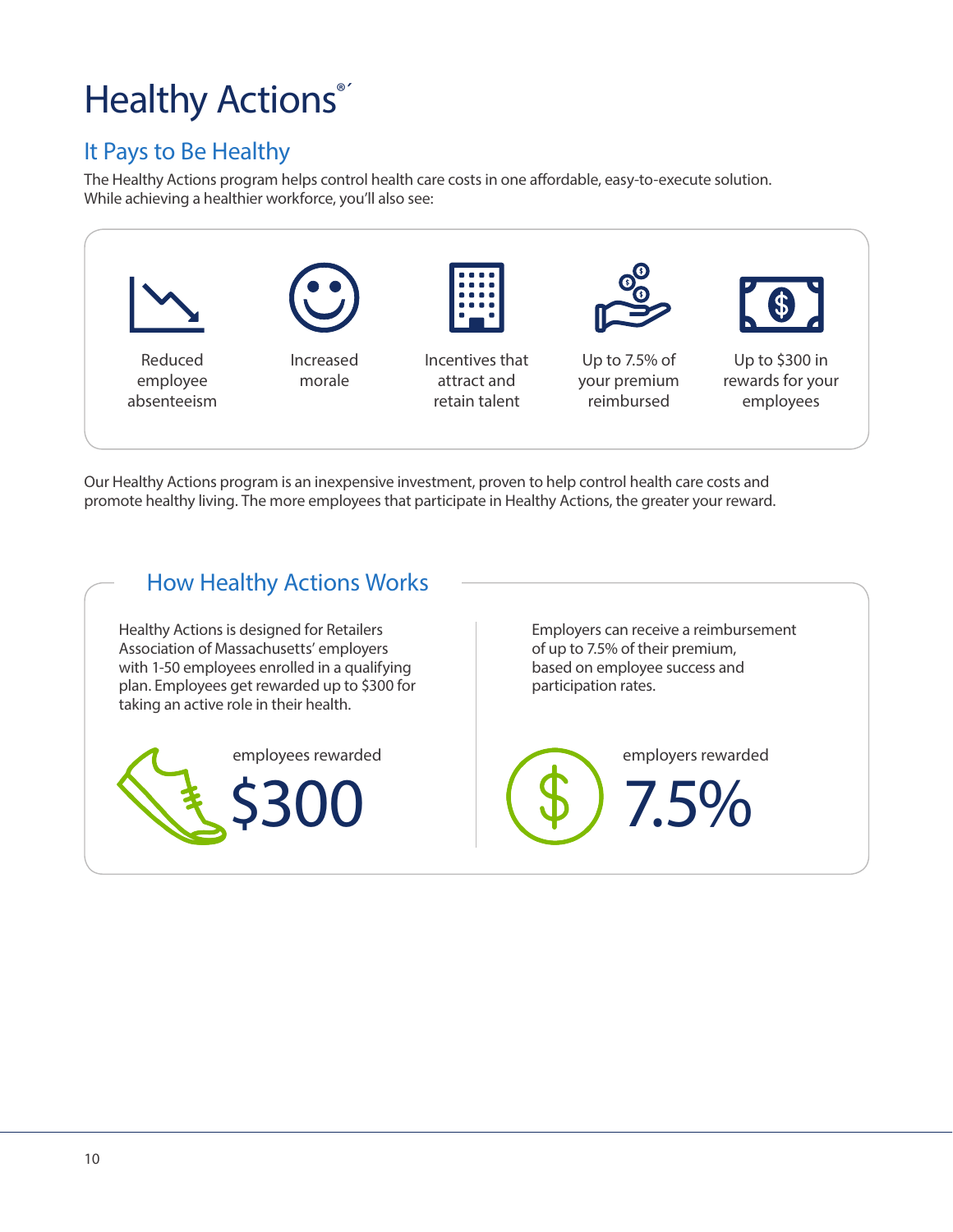### The Value of Group Life Insurance

#### Give your employees peace of mind knowing their families will be financially protected.

More than 20% of life insurance owners say they don't have enough coverage.' With a \$10,000 group life insurance policy offering for all Retailers Association of Massachusetts employees,<sup>2</sup> we can help provide the financial security and assurance that lets your workforce protect what matters most to them.

#### A Comprehensive Benefit to Retain Top Talent

Group life insurance is key to attracting and retaining your organization's talent. Your group life insurance policy comes at no added cost to you or your employees and is available in partnership with USAble Life<sup>\*</sup>'', an independent company.

### GeoBlue<sup>®</sup>

#### Wherever and whenever they venture, your employees and their dependents will be covered with GeoBlue.

For additional health insurance coverage when vacationing away from home or studying abroad, our affordable GeoBlue plans provide your employees and their dependents with easy access to a trusted network of providers and hospitals. Plus, there are no claim forms when they see a contracted provider.

### **Highlights**

GeoBlue Voyager (Up to \$1,000,000 medical/\$500,000 evacuation)

- Offers low premiums and two levels of coverage
- Covers single-trip plans up to 180 days
- Choice of medical limits and deductibles
- Provides pre-existing condition coverage option

GeoBlue Trekker (Up to \$250,000 medical/\$500,000 evacuation)

- Offers low premiums and two levels of coverage
- Covers unlimited, multi-trips (maximum of 70 days)
- Choice of medical limits
- Provides pre-existing condition coverage option

#### Personalized Service

Members can call our dedicated GeoBlue line at 1-855-GeoBlue for personalized service.

#### Have questions?

Contact Inside Sales at 1-888-723-4840 or insidesales@bcbsma.com.

1. LL Global Inc.TM, and Life Happens®´. "2017 Insurance Barometer." 2017

2. Life insurance is being offered to employees only. This benefit does not cover family members.